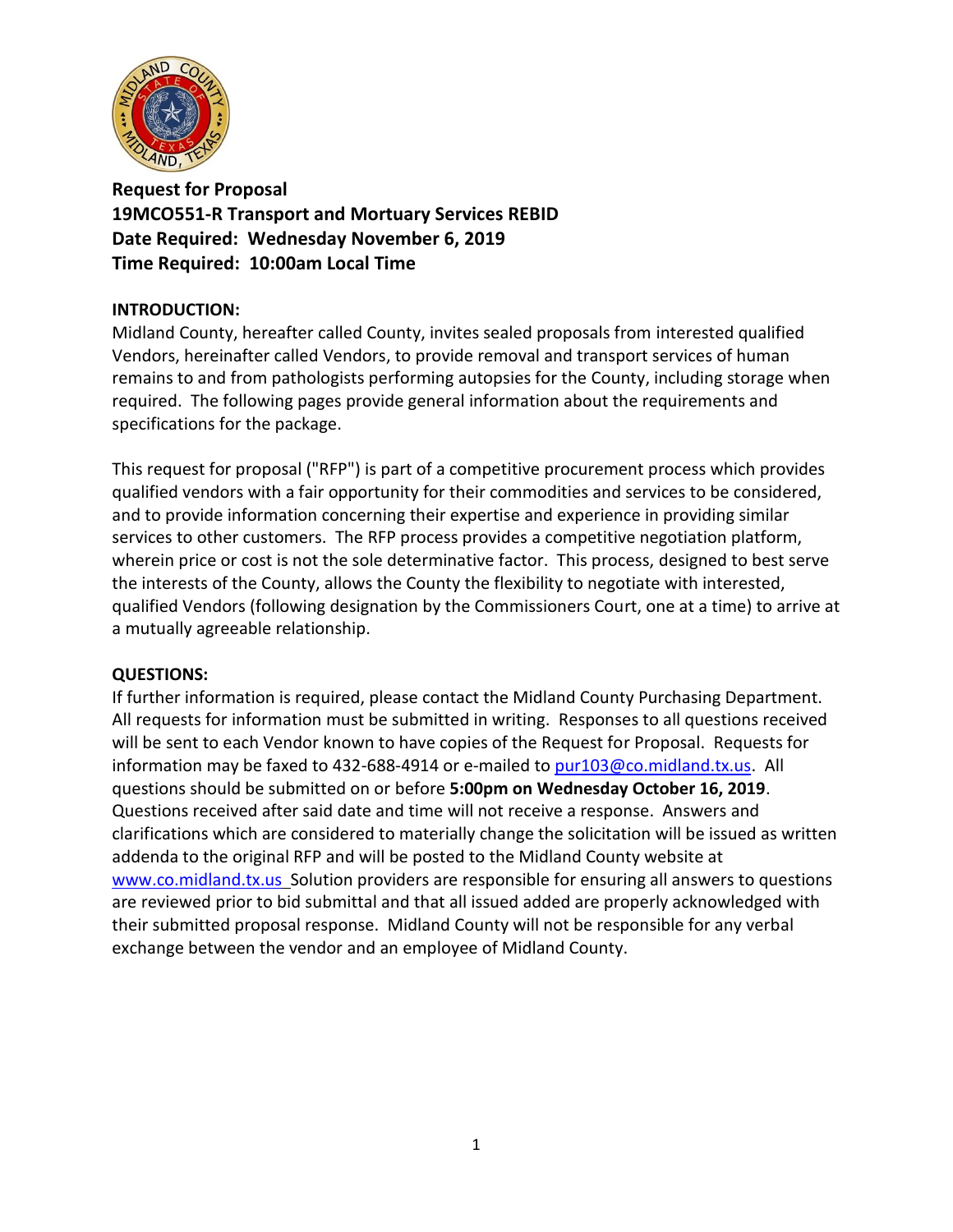# **COPIES AND RECEIPT:**

Please submit one (1) original, three (3) copies, and an electronic copy on USB drive of the proposal. **An executed copy of the Proposal Affidavit SIGNED AND NOTARIZED (Page 8) MUST be included in each submission. A completed copy of the Bid Form (Page 11) MUST be included in each submission. A copy of the Funeral Director's license and a copy of the storage facility's license MUST be included in each submission.** Please note that if no Proposal Affidavit is included, the response will be rejected. Midland County is exempt from all state and federal taxes. Tax exempt certificates are available upon request.

All responses should be submitted in a sealed envelope, marked on the outside**,** 

# **19MCO551-R Transport and Mortuary Services REBID \_\_\_\_\_\_\_\_\_\_\_\_\_\_\_\_\_\_\_\_\_\_\_\_**

### **Company Name**

Responses must be received by **10:00am Local Time on Wednesday November 6, 2019.** Late proposals will be rejected and returned without being opened. The clock in the Purchasing Agent's office is the official time piece for this submission. If interested, Vendors may use mail or express systems to deliver their proposal to the Purchasing Department; they should insure that they are tendered to the carrier in plenty of time to reach the Purchasing Department by the time and date required. Facsimile transmitted proposals shall not be accepted.

**SUBMISSION LOCATION:** All bids which are mailed, shipped, delivered, etc. should be addressed as follows:

# **Midland County Purchasing Department**

Midland County Courthouse Attention: Kristy Engeldahl, Purchasing Agent 500 N. Loraine Street, Suite 1101 Midland, Texas 79701

# **DOCUMENTATION SUBMISSION:**

The respondent must submit all required documentation. Failure to provide requested information may result in rejection of the proposal.

# **ALTERATION OF PROPOSAL:**

A proposal may be altered, modified or amended by a Vendor at any time, prior to the time and date set forth above as the submission deadline. Alterations, modifications or amendments to a proposal must be made in the offices of the Purchasing Department. Any interlineations, alteration or erasure made on a proposal before the submission deadline must be initialed by the signer of the proposal, guaranteeing authenticity. A proposal may not be altered, modified or amended after the submission deadline.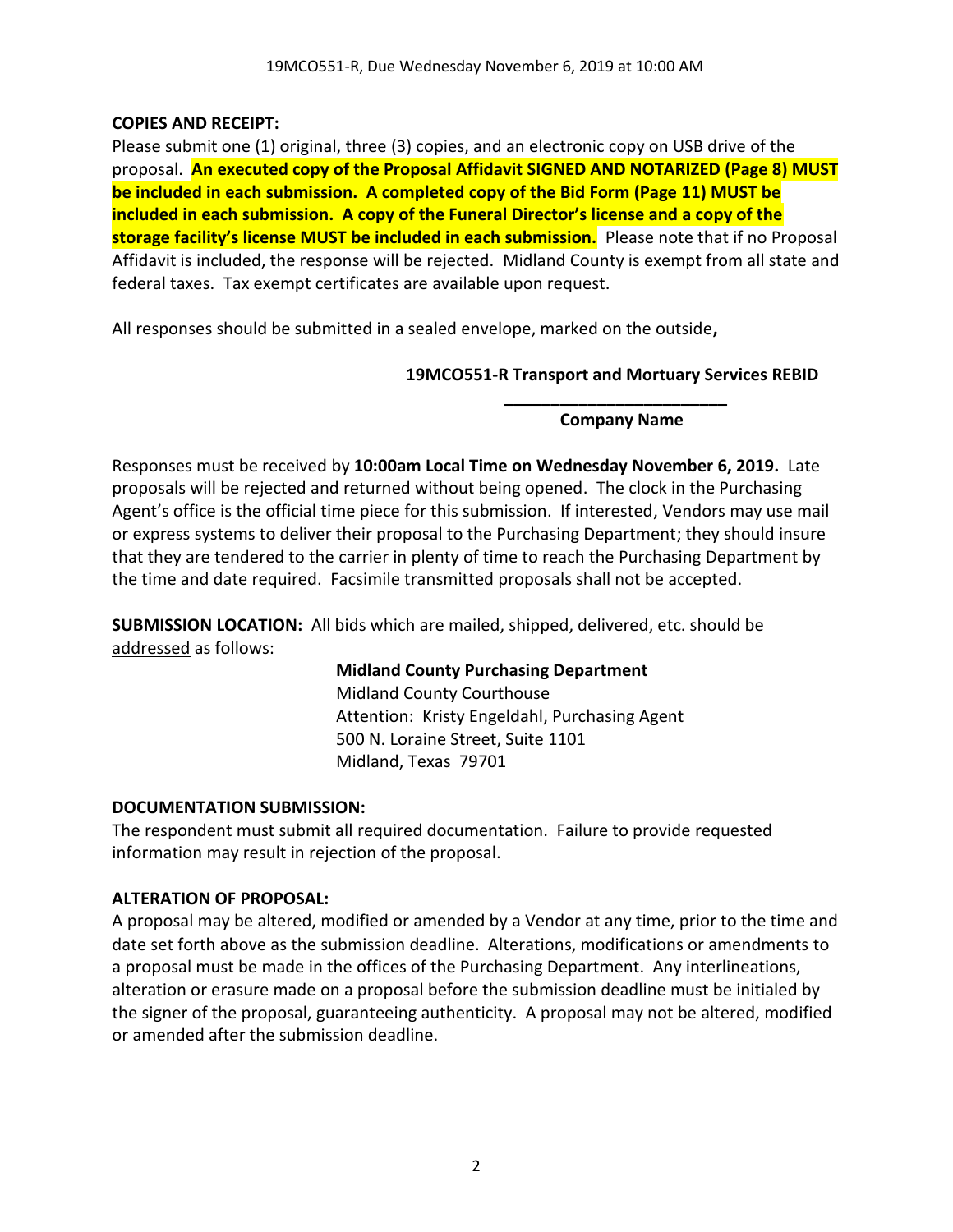### **WITHDRAWAL:**

A proposal may not be withdrawn or canceled by the respondent for a period of sixty (60) days following the date designated for the receipt of proposals, and respondent so agrees upon submittal of their proposal.

#### **CONFLICT OF INTEREST:**

No public official shall have interest in this contract, in accordance with Vernon's Texas Codes annotated Local Government Code Title 5, Subtitle C, Chapter 171. Vendor is required to sign affidavit form included in Proposal documents.

### **SILENCE OF SPECIFICATIONS:**

The apparent silence of these specifications as to any detail of the apparent omission from it of a detailed description concerning any point, shall be regarded as meaning that only the best commercial practices are to prevail. All interpretations of these specifications shall be made on the basis of this statement.

# **CONFIDENTIALITY:**

Contents of the proposals will remain confidential until the contract is awarded. At that time the contents will be made public under the Texas Public Information Act; except for any portion of a proposal which has been clearly marked as a trade secret or proprietary data (the entire proposal may not be so marked). Proposals will be opened, and the name of the firm submitting the proposal read aloud, acknowledged, at **10:05am on Wednesday November 6, 2019**, in the Purchasing Department Conference Room located in the Midland County Courthouse, Suite 1101. All respondents or other interested parties are invited to attend the opening. Vendors are hereby notified that the Owner strictly adheres to all statutes, court decisions, and opinions of the Texas Attorney General with respect to disclosure of public information.

# **ADDITIONAL INFORMATION AND DEMONSTRATION, NEGOTIATIONS:**

Prior to award, selected Vendors may be asked to provide further information concerning their proposal, up to and including presentations/demonstrations. The Midland County Commissioners Court reserves the right to reject any and all proposals or waive formalities as deemed in the best interests of Midland County. The County may also enter into discussions and revisions of proposals after submission and before award for the purpose of obtaining the best and final offer, and to accept the proposal deemed most advantageous to Midland County.

This request for proposal (RFP) is part of a competitive procurement process which is designed to best serve the interests of the County in obtaining complicated commodities and/or services. It also provides interested Vendors with a fair opportunity for their goods and services to be considered. The RFP process is designed to be a competitive negotiation platform, where price is not required to be the sole determinative factor. Also, the County has the flexibility to negotiate with interested vendors (one at a time) to arrive at a mutually agreeable relationship. Negotiations will be arranged with vendors in a hierarchal order, starting with the vendor selected as the primary. If a contract cannot be negotiated, negotiations will, formally and in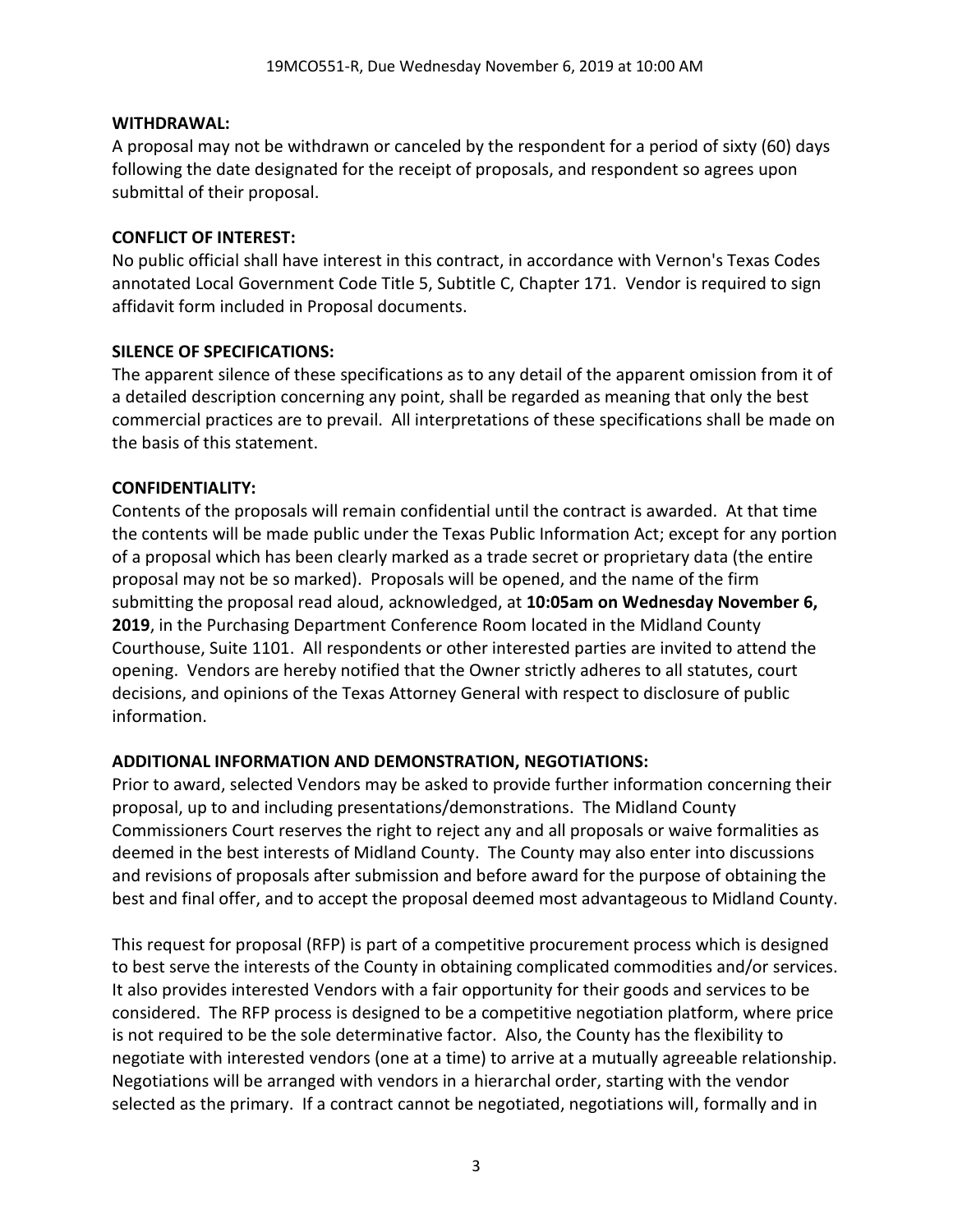writing, end with that Vendor and proceed to move to the second vendor, and so forth until a contract is negotiated.

# **RIGHTS OF THE CONTRACTING AUTHORITY:**

Midland County reserves the right to withdraw this RFP at any time and for any reason. Midland County also has the right to terminate its selection process at any time and to reject all responses, or all proposals. Receipt of the proposal materials by Midland County or submission of a proposal to Midland County confers no rights upon the vendor nor obligates Midland County in any manner.

All costs associated with the preparation or submittal of proposals shall be borne by the vendor, and no cost shall be sustained by Midland County.

# **ORAL COMMITMENT:**

Vendors should clearly understand that any verbal representations made or assumed to be made during any discussions held between representatives of an vendor and any Midland County personnel or official are not binding on Midland County.

# **WAIVER OF CLAIMS:**

Submission of a proposal indicates Vendor's acceptance of the evaluation technique and Vendor's recognition that some subjective judgments must be made by the County during the determination of qualification.

# **SELECTION CRITERIA:**

Price is a primary consideration, however, it is not the only consideration to be used in the selection. The product and/or service to be provided is also of major importance. Midland County will require that the successful vendor provide a representative for all County related business, service, billing, installation, activation and termination of said service.

# **ORDINANCES AND PERMITS:**

The Vendor agrees, during the performance of the work, to comply with all applicable Federal, State, or local code and ordinances.

# **INVOICES:**

Invoices are to be mailed to P.O. Box 421, Midland, Texas 79702 and should cite the applicable Purchase Order Number. Any and all notices or other communications required or permitted by any contract awarded as a result of this RFP shall be served on or given to Midland County, in writing, by personal delivery to the Purchasing Agent of Midland County, Texas, or by deposit with the United States Mail, postage prepaid, registered or certified mail, return receipt requested, addressed to the Midland County Purchasing Agent 500 N. Loraine Suite 1101 Midland, TX 79701, or at such other address as may have been specified by written notice to Vendor.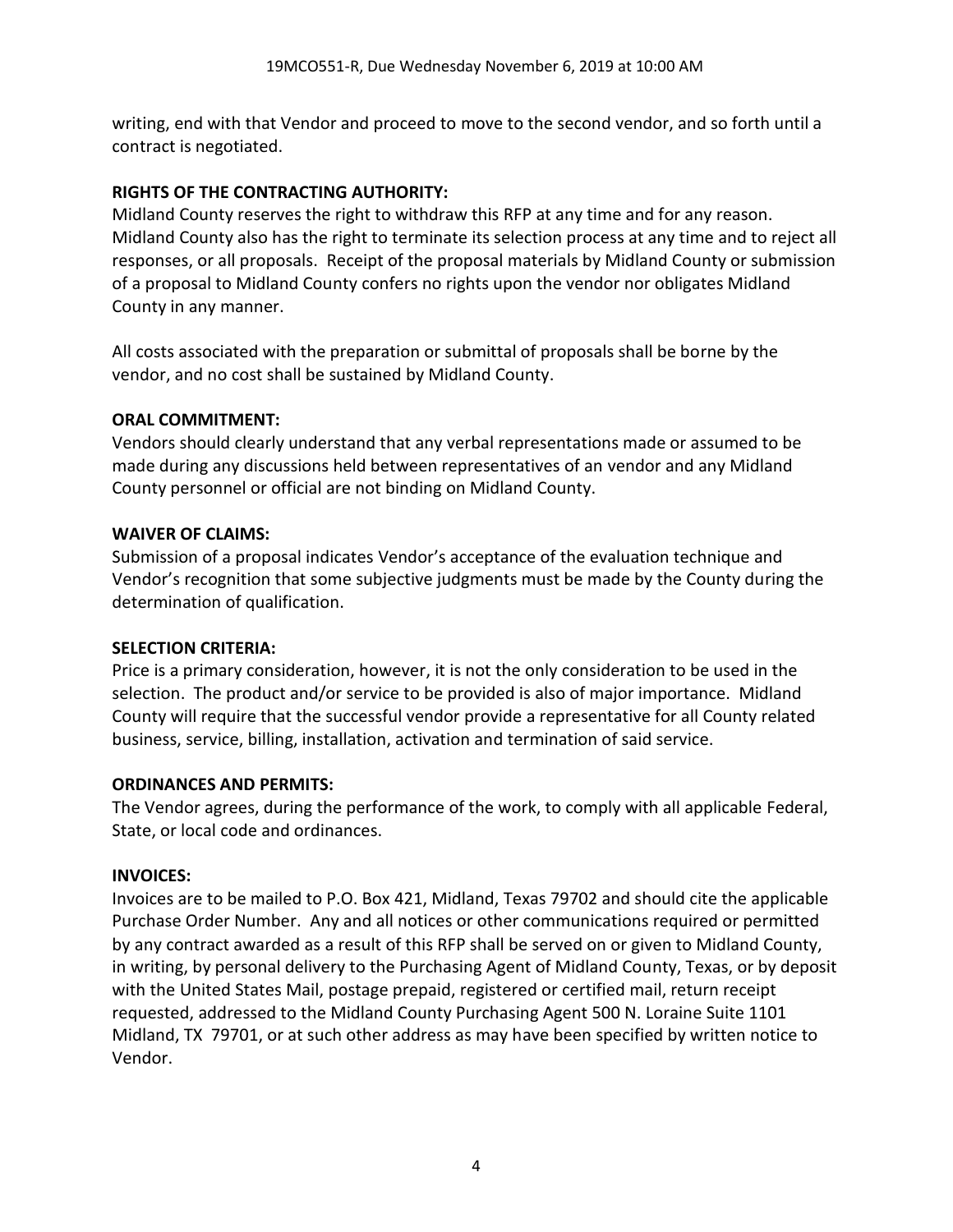#### **INSURANCE:**

The awarded Vendor will maintain such insurance as will protect the Vendor and the County from claims under the Workers' Compensation Acts, and any amendments thereof, and from any other claims for damages from personal injury, including death, which may arise from operations under this agreement, whether such operations be by themselves or by any subcontractor, or anyone directly or indirectly employed by either of them. Current Certificate of such insurance shall be furnished to Midland County and shall show all applicable coverage(s).

### **Other insurance requirements are:**

-General Liability (including completed operations) with a \$1,000,000 per occurrence limit and \$2,000,000 general aggregate.

-Commercial Automobile Liability with a limit of no less than \$1,000,000. The coverage will also extend liability to hired and non-owned autos.

-We also require a minimum umbrella (or follow form excess policy covering over general liability, auto liability and workers compensation) of no less than \$2,000,000.

Midland County will require the selected Vendor to name Midland County as an additional for both the general liability and auto liability. A waiver of subrogation in favor of the County is required for the workers compensation. If the additional insured status or waiver of subrogation is not blanket, please send a copy of the actual endorsements prior to commencement of any work.

Midland County will require the selected Vendor to name Midland County as an additional insured and provide a waiver of subrogation prior to making a contract.

# **INDEMNIFICATION:**

The Vendor shall defend, indemnify and save whole and harmless the County and all its officers, agents and employees from and against any and all demands, claims, suits, or causes of action of any character, name, kind or description brought for, or on account of, arising out of or in connection with the Vendor's performance or non-performance of any obligation of Vendor or any negligent act, misconduct or omission of the Vendor in the performance of its contractual obligations. The Vendor shall defend, indemnify, save, and hold harmless the County and its officers, agents, representatives and employees from and against any and all demands, claims, suits, or causes of action of any character, name, kind or description brought for, on account of, arising out of or in connection with Vendor's product or service.

# **STATUS OF INDEPENDENT CONTRACTOR:**

Vendor shall be considered an independent contractor, for all purposes. Vendor will not at any time, directly or indirectly, act as an agent, servant, representative or employee of the County. Vendor will not take any action which is intended to create any commitments, duties, liabilities or obligations on behalf of the County, without prior written consent of the County.

# **SUBCONTRACTOR AND/OR SUPPLIER IDENTIFICATION:**

Vendor cannot subcontract this work.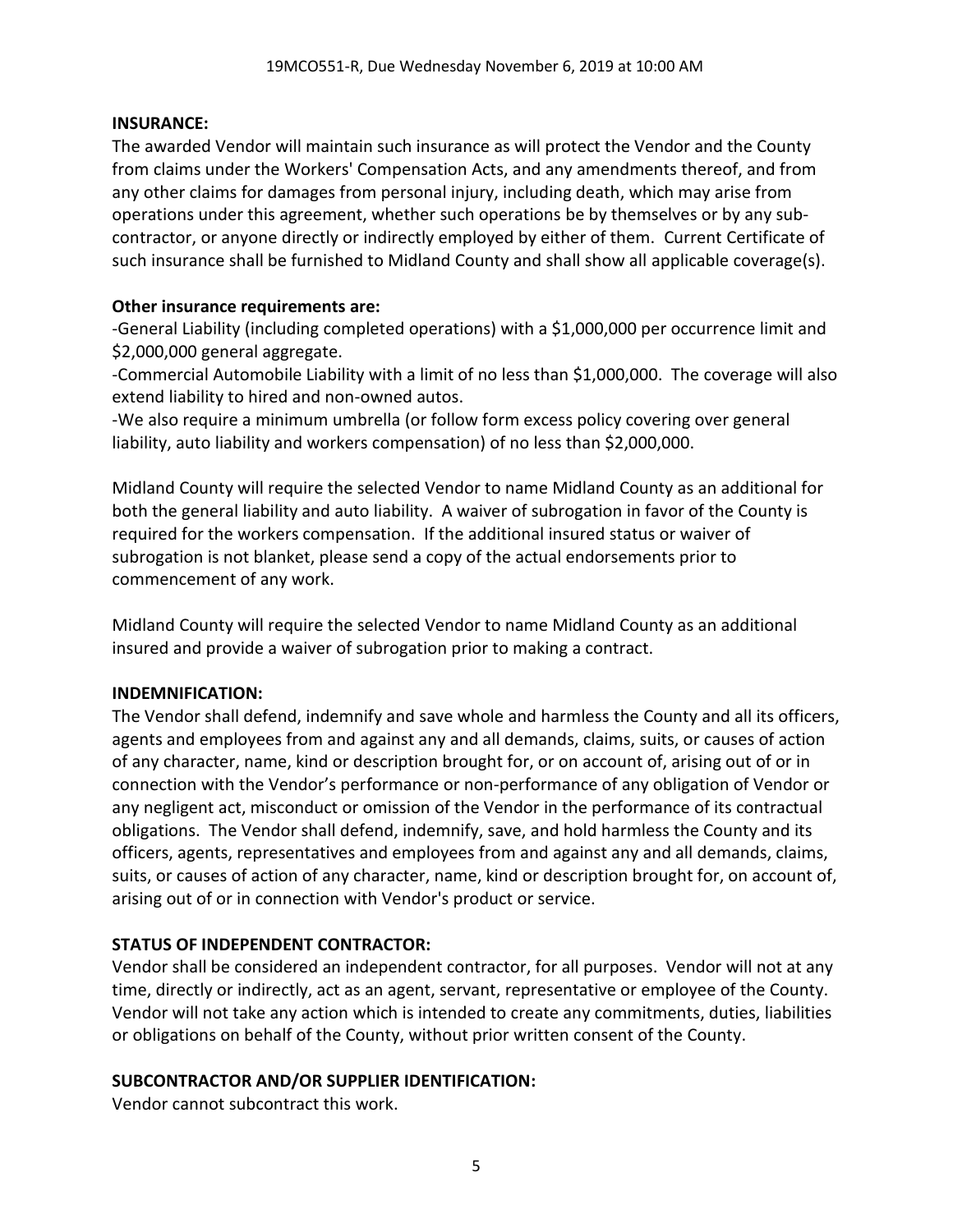### **PARTIAL INVALIDITY:**

In the event any one or more of the provisions contained in this RFP or any contract resulting therefore, for any reason, be held to be invalid, illegal or unenforceable in any respect, such invalidity, illegality or unenforceability shall not affect any other provision of this RFP or any contract resulting therefore and this RFP or the contract resulting therefore shall be construed as if such invalid, illegal or unenforceable provision had never been contained herein.

# **CONTRACT TERMINATION:**

Non-performance of the Vendor in terms of specifications or noncompliance with terms of this contract shall be basis for termination of the contract by the County. Termination in whole or in part, by the County may be made at its option and without prejudice to any other remedy to which it may be entitled at law or in equity, or elsewhere under this contract, by giving (60) sixty days written notice to the Vendor with the understanding that all work being performed under this contract shall cease upon the date specified in such notice. The County shall not pay for work, equipment, services or supplies which are unsatisfactory. Vendor may be given reasonable opportunity prior to termination to correct any deficiency. This, however, shall in no way be construed as negating the basis for termination for non-performance. The right to terminate the notice thereof is controlled by these proposal specifications and is not subject to being altered by contract.

### **LAW GOVERNING:**

The parties under contract shall be subject to all Federal laws and regulations, and all rules and regulations of the State of Texas. The laws of the State of Texas shall govern the interpretation and application of the contract; regardless of where any disagreement over its terms should arise or any case of action arise. Vendor agrees to follow all local, state and federal laws.

#### **REMEDIES:**

The successful vendor and Midland County agree that both parties have all rights, duties, and remedies available as stated in the Uniform Commercial Code.

# **VENUE:**

It is hereby agreed that the contract will be made in Midland, Midland County, Texas, and any dispute arising as a result of it shall be governed by the laws of the State of Texas for the purpose of any law suit, and the parties agree that such lawsuit shall be brought in Midland County, Texas.

# **FUNDING CONTINGENCY:**

Any contract awarded pursuant to this RFP shall be contingent on sufficient funding and authority being made available in each fiscal period by the appropriate officials of Midland County. If sufficient funding or authority is not made available, the contract shall become null and void.

# **ASSIGNMENT:**

The Vendor shall not sell, assign transfer or convey this contract in whole or in part, without the prior written consent of the County.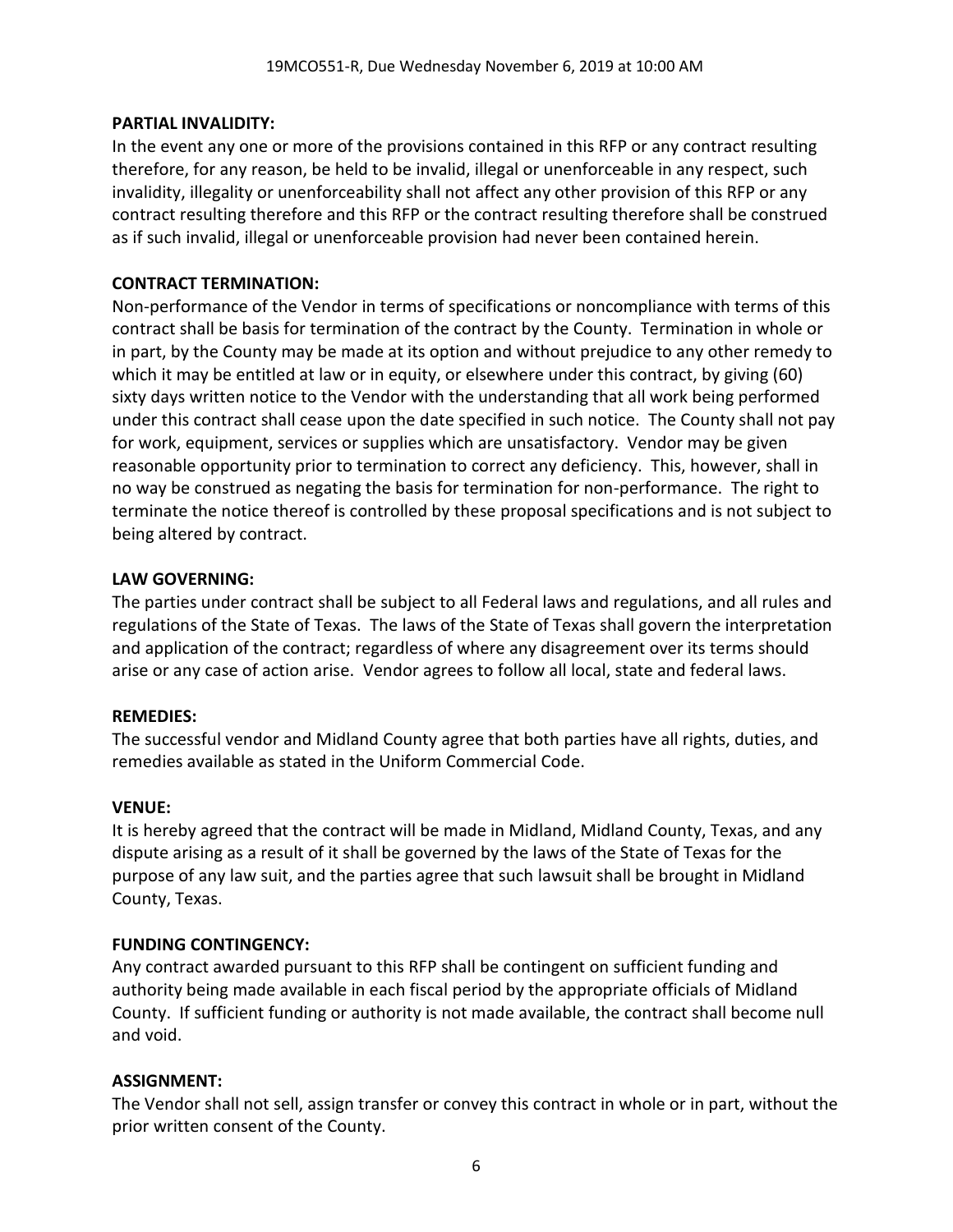### **BUSINESS CHANGE DISCLOSURE:**

The Vendor shall immediately disclose any knowledge of a business change (i.e., name change, change in ownership, etc.) that will take place during the duration of this contract.

#### **CERTIFICATIONS:**

Vendor **MUST** submit a copy of their funeral director's license as well as the storage facility's license.

### **EVALUATION PROCESS:**

The County will award to the bidder that submits a bid which represents the "best value" to the County. The best value shall not be based solely upon price but the bid which receives the highest cumulative score for each of the evaluation factors delineated herein. Midland County reserves the right to award to multiple vendors. Midland County will determine whether the contract will be paid on a per case basis or a monthly fee basis.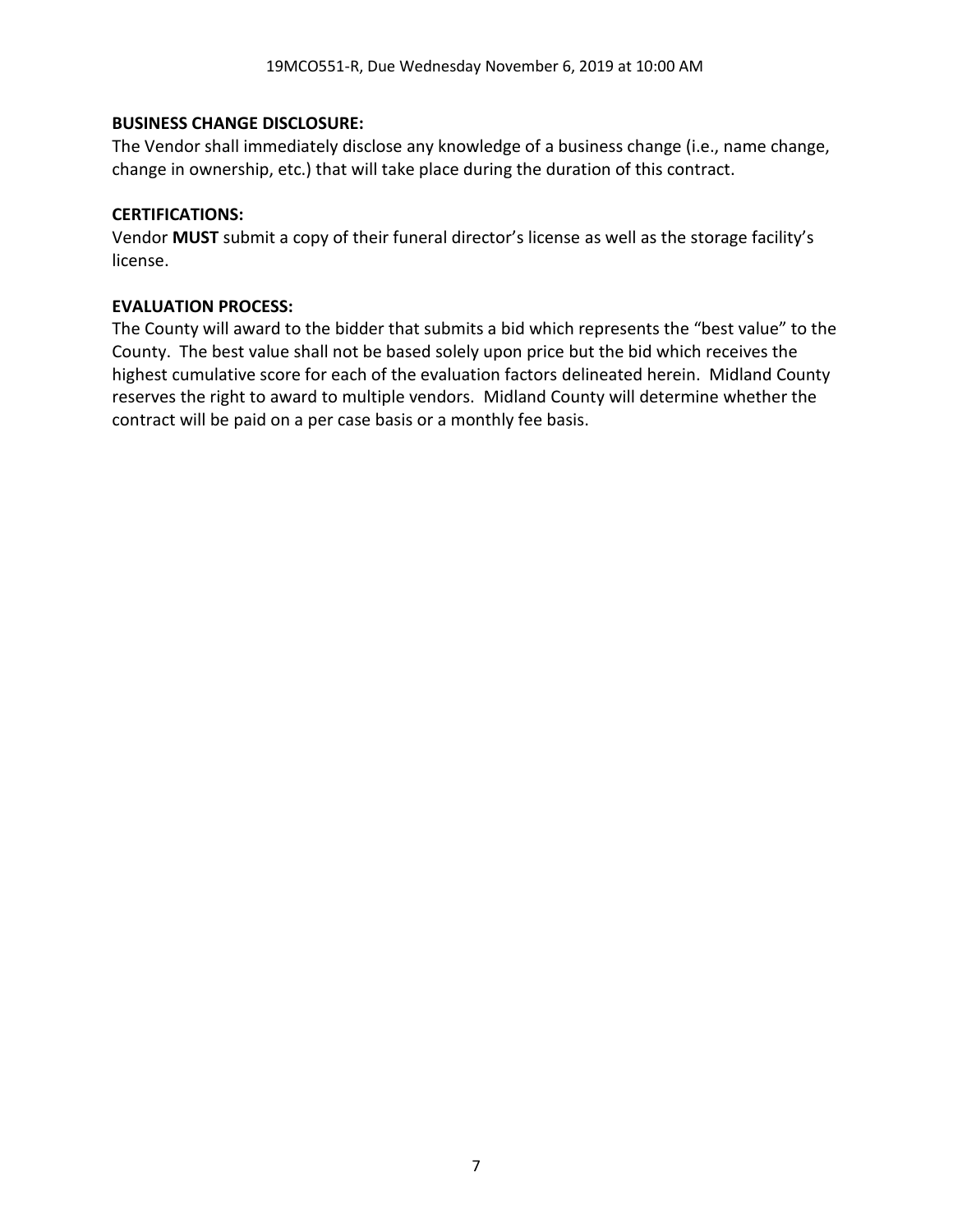# **REQUIRED FORM COMPANY AFFIDAVIT**

The affiant, The affiant,  $\frac{1}{2}$  is tates with respect to this submission to County:

I (we) hereby certify that if the contract is awarded to our firm that no member or members of the governing body, elected official or officials, employee or employees of said County, or any person representing or purporting to represent the County, or any family member including spouse, parents, or children of said group, has received or has been promised, directly or indirectly, any financial benefit, by way of fee, commission, finder's fee or any other financial benefit on account of the act of awarding and/or executing a contract.

I hereby certify that I have full authority to bind the company and that I have personally reviewed the information contained in the RFP and this submission, and all attachments and appendices, and do hereby attest to the accuracy of all information contained in this submission, including all attachments and exhibits.

I acknowledge that any misrepresentation will result in immediate disqualification from any consideration in the submission process.

I further recognize that County reserves the right to make its award for any reason considered advantageous to the County. The company selected may be without respect to price or other factors.

| Type of business organization (corporation, LLC, partnership, proprietorship) |  |
|-------------------------------------------------------------------------------|--|

Notary Seal Below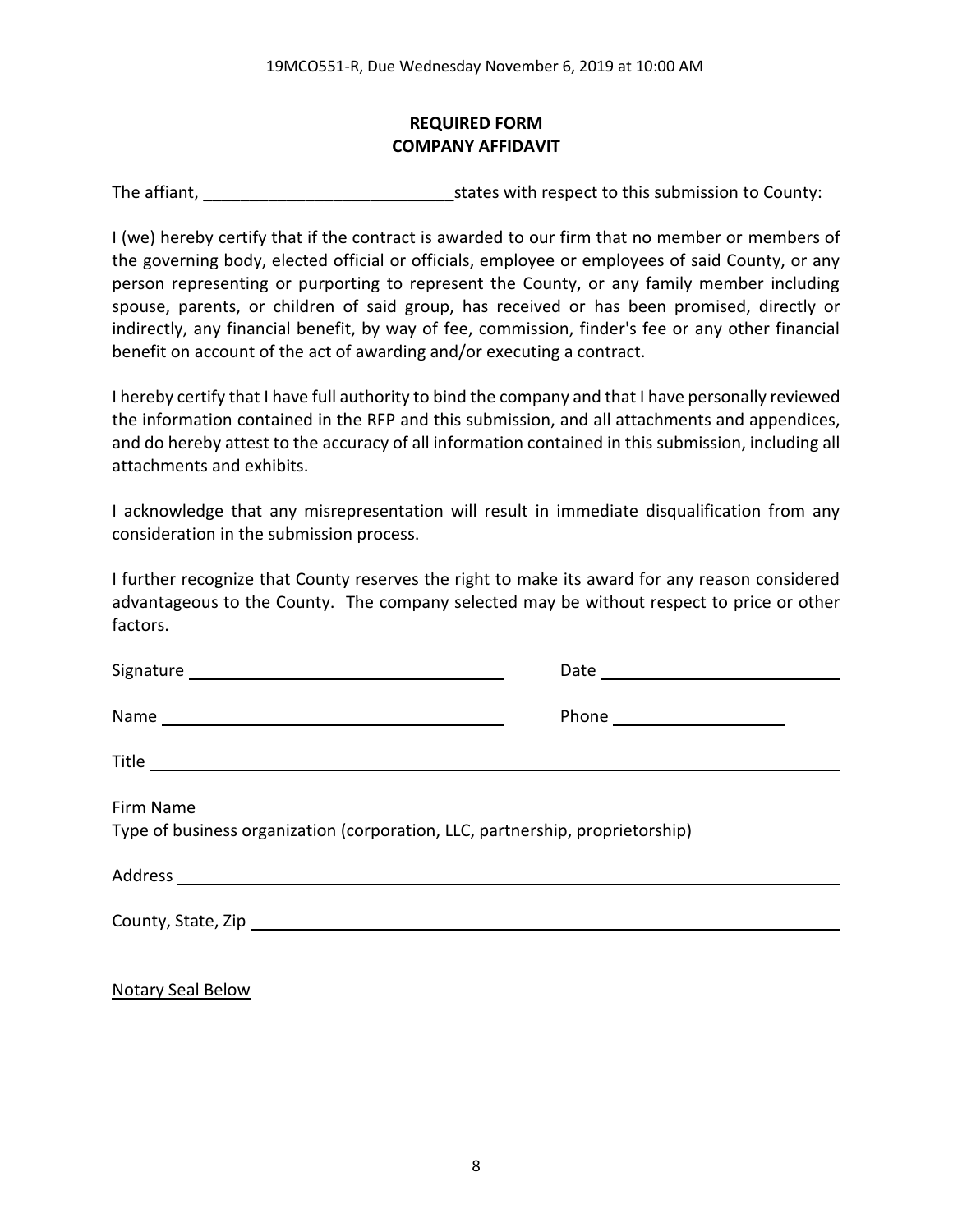### **SCOPE:**

The term of this contract will be for one year, and may be extended at the pleasure of the Commissioners Court at a negotiated rate for additional one year periods. For use in this RFP, per the Texas penal code 107, an individual means a human being who is alive including an unborn child from fertilization until birth.

Services to be provided are removal of individual human remains from the death scene, transportation and/or storage of same as directed by the Justice of the Peace responsible. Response time will be within 30 minutes of notification by said Justice of The Peace. If unable to respond in a timely manner, vendor is responsible for making other arrangements.

Vendor is to respond to the Justice of the Peace responsible, only. Cannot charge the family with a first contact pick up charge.

Adequate storage facilities must be provided. The facility must be able to secure at least 6 sets of remains, have adequate climate control, and meet all licensing requirements for this type of facility. The facility must have a separate cooler to accommodate at least 3 sets of remains to prevent cross-contamination.

Adequate transportation must be provided. This transportation facility must maintain the dignity of the service, have adequate climate control, be mechanically sound, and be adequate to provide the service required within the time-frame necessary.

Vendor must cover hands and feet with bags and keep medical equipment attached, pursuant to request by the Justice of the Peace or Law Enforcement

Vendor shall arrange for the drawing of bodily fluids, i.e. blood or other appropriate fluids, from a deceased at the request of the Justice of the Peace for shipping of the bodily fluids to a lab designated by the Justice of the Peace. The Justice of the Peace will provide the vials to deposit the blood into, but the Vendor must provide the proper syringes, which should include needles of adequate length to draw blood.

When an autopsy is ordered, the vendor must provide services which meet the requirements of the facility performing the autopsies. These services include, but are not limited to, meeting the delivery times established by the facilities, deliveries are to be made at the locations specified and must include inside delivery specifications.

A chain of custody must be maintained. This requirement includes the necessity of testifying in court, when asked, to establish the chain of custody with regards to the pick-up and delivery of remains.

Vendor shall be able to provide the full range of services to include, overnight delivery to the selected facility, transportation within the destination city, and return delivery to a site selected by the County.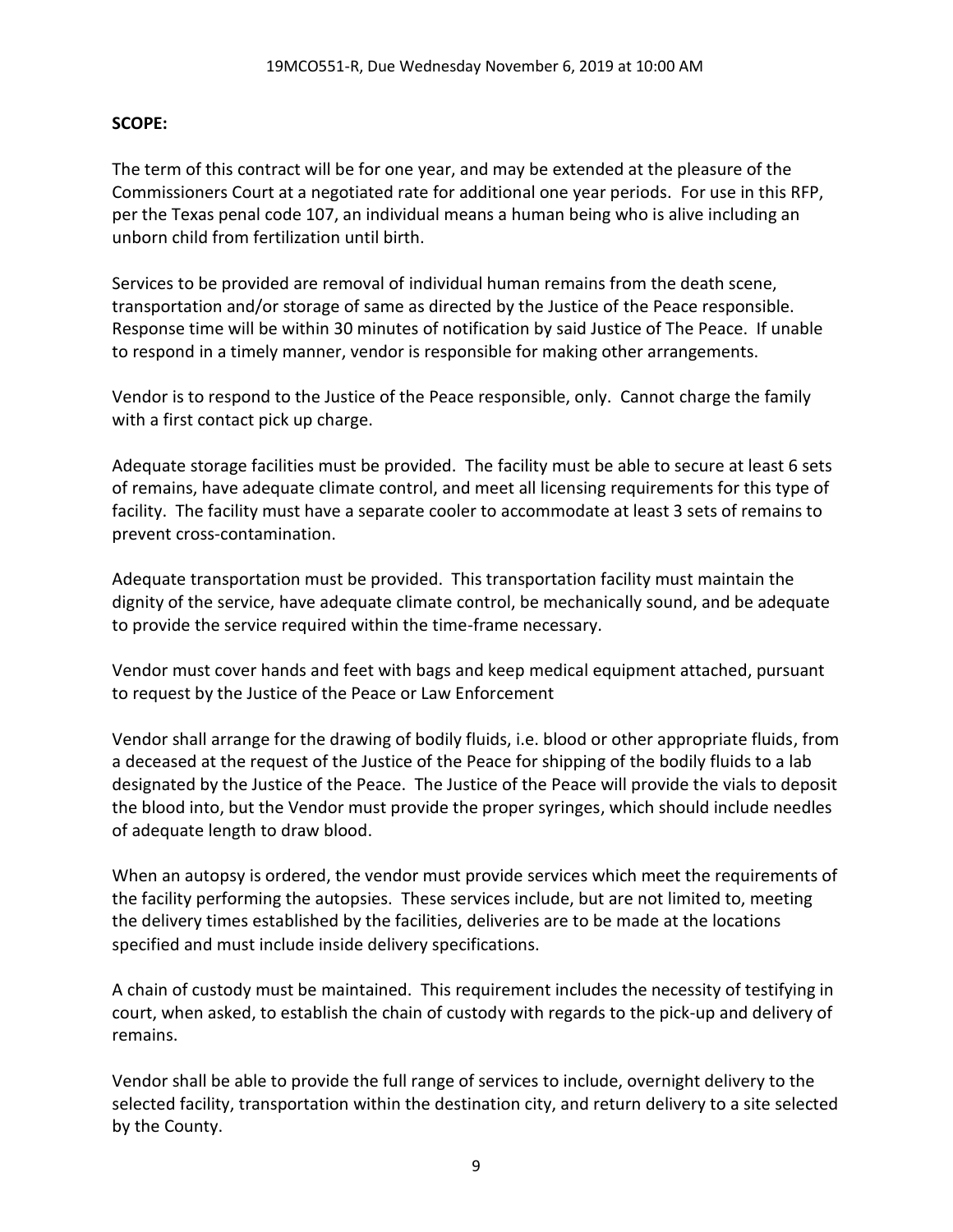All bids are to be made on a roundtrip basis. Where the transportation is for multiple bodies, the County will pay for the mileage, not the mileage times the number of bodies transported.

No first contact services are to be provided.

Any and all remains and those transported for autopsy are to be picked up by the funeral home selected by the family upon return to Midland or placed in storage if family has not been located. Releases to private funeral homes can only be done after the approved release forms have been completed and approved by the Justice of the Peace.

Once Midland County accepts remains as indigent, vendor must release the remains to the funeral home that Midland County has authorized for pick up.

Vendor must operate under the direct supervision of a licensed funeral director, per Occupations Code 651.001. Per the Texas Funeral Services Commission, a mortuary facility must be licensed as well. A copy of both of these licenses must be submitted with response to this RFP.

Vendor must be able to provide the county with a number of times for the purposes of autopsy, any and all experience with laws regarding chain of custody, and certify a willingness to attend and obtain certification with regards to chain of custody.

Vendor will be required to keep a record of the deceased's name as well as date and time of pick-up and removal of remains. The first 48 hours of storage will be free of charge.

By submitting a bid to Midland County, vendor agrees to all of the terms outlined in this scope of work.

# **BID FORM:**

The bid form on page 11 MUST be completed and turned in with Vendor's response to this RFP. Instructions: fill in any blanks with a monetary amount or a number where applicable; circle yes or no where applicable. Midland County is asking Vendors to provide a price on a per case basis as well as a monthly cost for transport and pick-up services. Midland County will decide whether to pay on a per case basis or a monthly basis after the RFP is awarded. If vendor would like to bid a flat rate after a certain number of free transports and/or pick-up and removals, you may enter that number on the blank line on the Bid Response form.